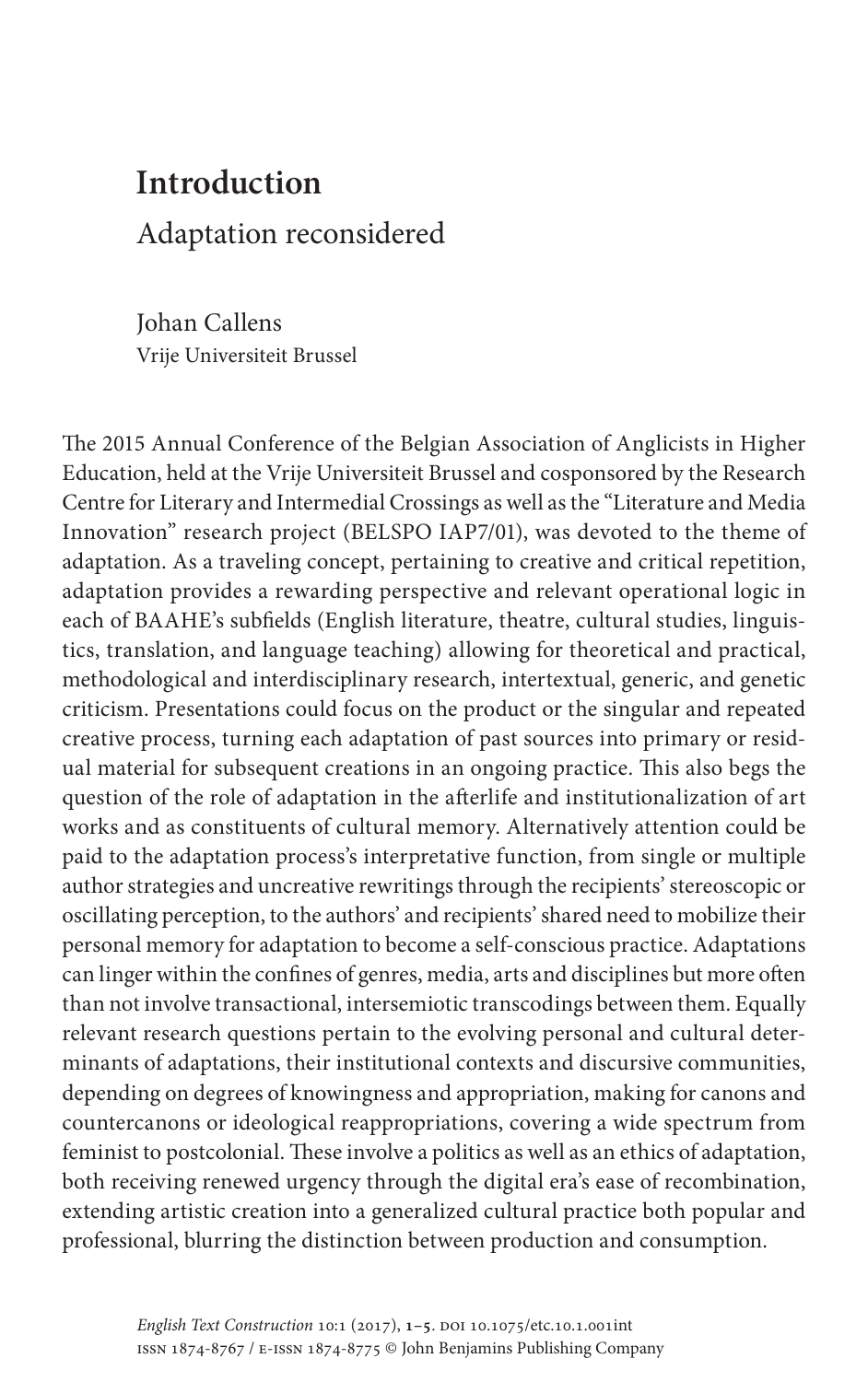Of the thirteen conference presentations four were reworked into full-fledged articles, focusing on literary, cinematographic, and theatre studies. This foursome is here presented as a thematic section of *English Text Construction*, implementing the journal's title in diverse cross-generic ways, and highlighting more in particular adaptation in terms of cultural transitions and shifts. In keeping with the more cognitive contribution by Christophe Collard, such shifts may be considered an especially rewarding case of incommensurabilities operationalizing the complex dynamic between source and target which any adaptation sets in motion. The concept of incommensurability – the inevitable degree of incompatibility preventing the maximizing of identity, or the impossibility to compare source and target by the same standards – is therefore offered as a more generative alternative mindset for discussions of adaptation than the by now rather contested fidelity stance. Far from wanting to revive this stance, Collard selected as case study John Jesurun's 1997 imaginary "Remake/remodel" of *Mildred Pierce*, the 1945 screen adaptation of James M. Cain's Depression-era novel, directed by Michael Curtiz, in which betrayal forms a central narrative component. In keeping with the mid-twentieth century context, the movie director's role is obfuscated by Collard's insistence, first on the producer's control, the heritage of the studio system which a Supreme Court anti-trust ruling would soon challenge, next on the host of scriptwriters (including William Faulkner) who cut their teeth on Cain's 1941 novel. A concern with both kinds of agents supports the necessary intertextual broadening of a process all too long considered in a unidirectional manner and more often than not monitored with suspicion by the literary authors whose works are adapted. Ultimately adaptation's ramifications are made to include the audience, whose susceptibility to the movie's enhanced noir style and tone (courtesy of cinematographer Ernest Haller) supplement the transformation process with an emotional and communicative dimension that had better not be neglected in favor of factual accuracy.

Going by Simon Labate, this emotional and communicative dimension was central to Michel Hazanavicius and Dominique Mézerette's *La Classe américaine* (1993) which proved perhaps even more radical than Jesurun's "Remake/remodel" in its recycling of sequences from some fifty Warner Brothers warhorses – excluding *Mildred Pierce*. Within the frame of a new script loosely based on Orson Welles's 1941 biopicture, *Citizen Kane*, the images culled from extant movies received new French dialogue dubbed in (if not co-created) by the French performers whose voices had become inseparable from specific American film stars. The resulting Frenchified colllage takes incommensurability to extremes in the service of a parodistic product whose fun not only depends on the incongruity of the new combinations but also on a profound knowledge of the original performers' careers and cinema personas. After surveying the types of remixes and collages, as well as the creative process, stylistic features and legacy of *La Classe américaine*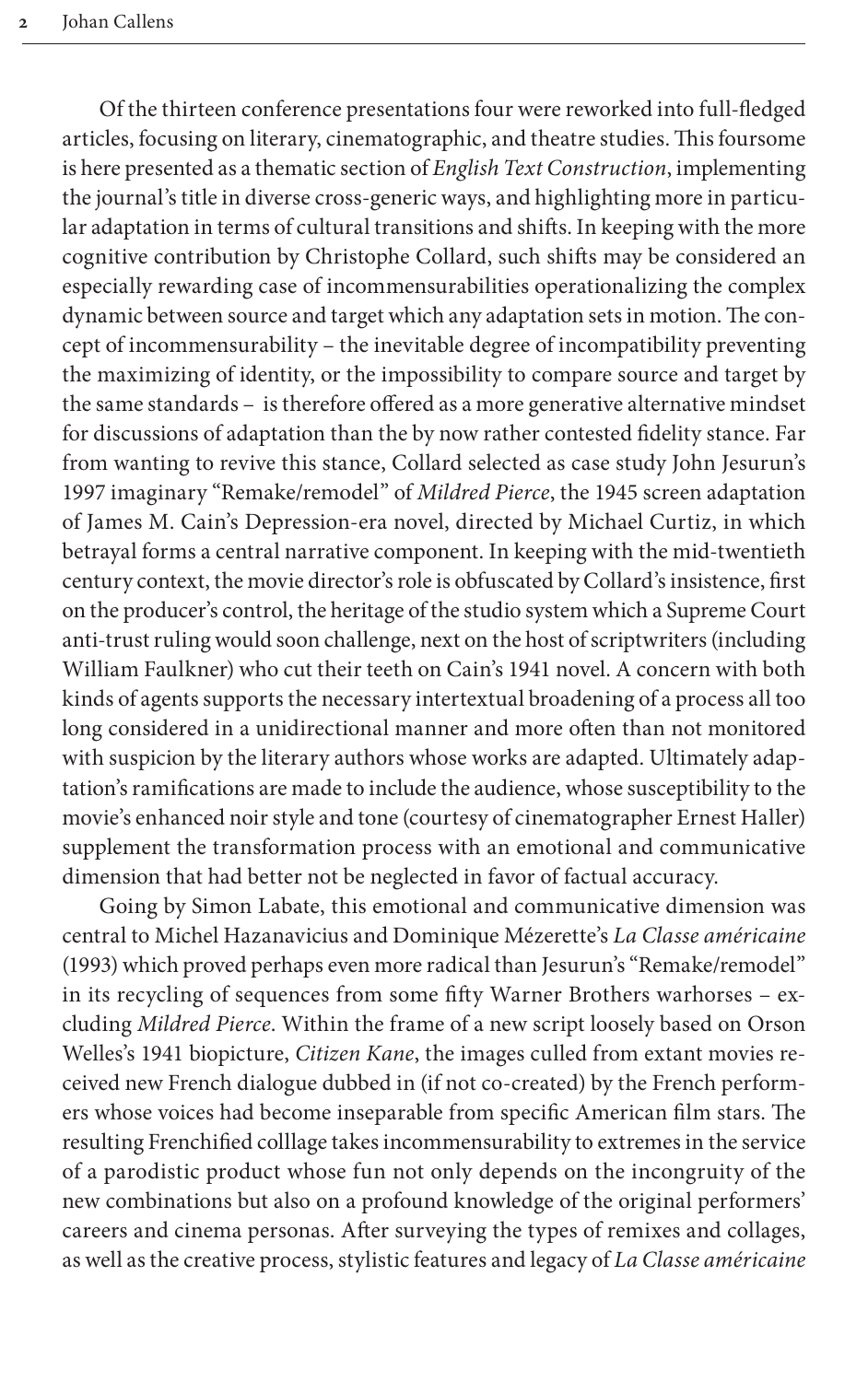in particular, Labate can confidently categorize the movie as a *détournement*, a concept credited to Guy Debord and Gil Joseph Wolman (1956), artists variously associated with Letterism, Situationism and Surrealism. By the same token, and as if to demonstate the generative character of Labate's analysis, and of adaptation in general, Curtiz's urban noir adaptation of Cain's more psychological novel may merit consideration from the perspective of Debord's psychogeography and *dérive*, and Jesurun's "Remake/remodel" from that of *détournement*, for that matter.

In the light of their originally less humorous and more political functionality, *dérive* and *détournemement* would also seem to be profitable approaches to the two Afro-European novels which Janine Hauthal subjects to a generic analysis, Mike Phillips's *A Shadow of Myself* (2000) and Bernardine Evaristo's *Soul Tourists* (2005). The premise from which Hauthal starts is that crime fiction and travel writing, the two genres to which these novels respectively belong, are by origin "white" conventions which their British authors of Guyanese and Jamaican origin needed to adapt. Reappropriation is necessary in order to undo these genres of their nationalist, gender, race and class biases, which the continental multicultural setting presumably helps in shaking up. Ultimately Phillips is shown to equivocate by immersing the Ghanaian-Russian George Coker in a shady business world, thus tending to prolong the metaphorical equation between black and criminal. George is also instrumental in his family's reunification in London, where his half-brother Joseph is residing and people of foreign descent arguably may still fit in more easily than in Europe. Ironically, in the wake of the war in Syria, the contested assignation of immigrants to European countries with less experience in multicultural social projects (whether or not as a result of an absent colonialist past), and the eagerness of many newly arrived immigrants to cross the Channel, retroactively grants Phillips's turn-of-the-century novel a prophetic power. Still, Stanley Williams, the "counter-traveler" on a road trip version of the Grand Tour in Evaristo's *Soul Tourists*, would seem to draw the more consistent conclusion from his confrontations with the ghosts of under-exposed black Europeans (from Mary Jane Seacole, a.k.a. the Black Florence Nightingale, to Hannibal, Shakespeare's Dark Lady, and some more) by continuing his nomadic existence and identity *Bildung* after his emancipation from his father and traveling companion, Jessie O'Donnell. The juxtaposition of different time frames here of course makes for an additional exemplification of adaptation's incommensurabilities.

A similar playful tension between past and present, historicity and contemporary update is noticeable in the three biopictures Carolin Crespo discusses with a view to determining to what extent the vastly popular *Shakespeare in Love* (dir. John Madden) sets up or confirms the existence of a transnational model adopted by continental filmmakers in *Molière* (dir. Laurent Tirard) and *Young Goethe in Love* (dir. Philipp Stölzl). The scholarly interest in biopictures tends to be inversely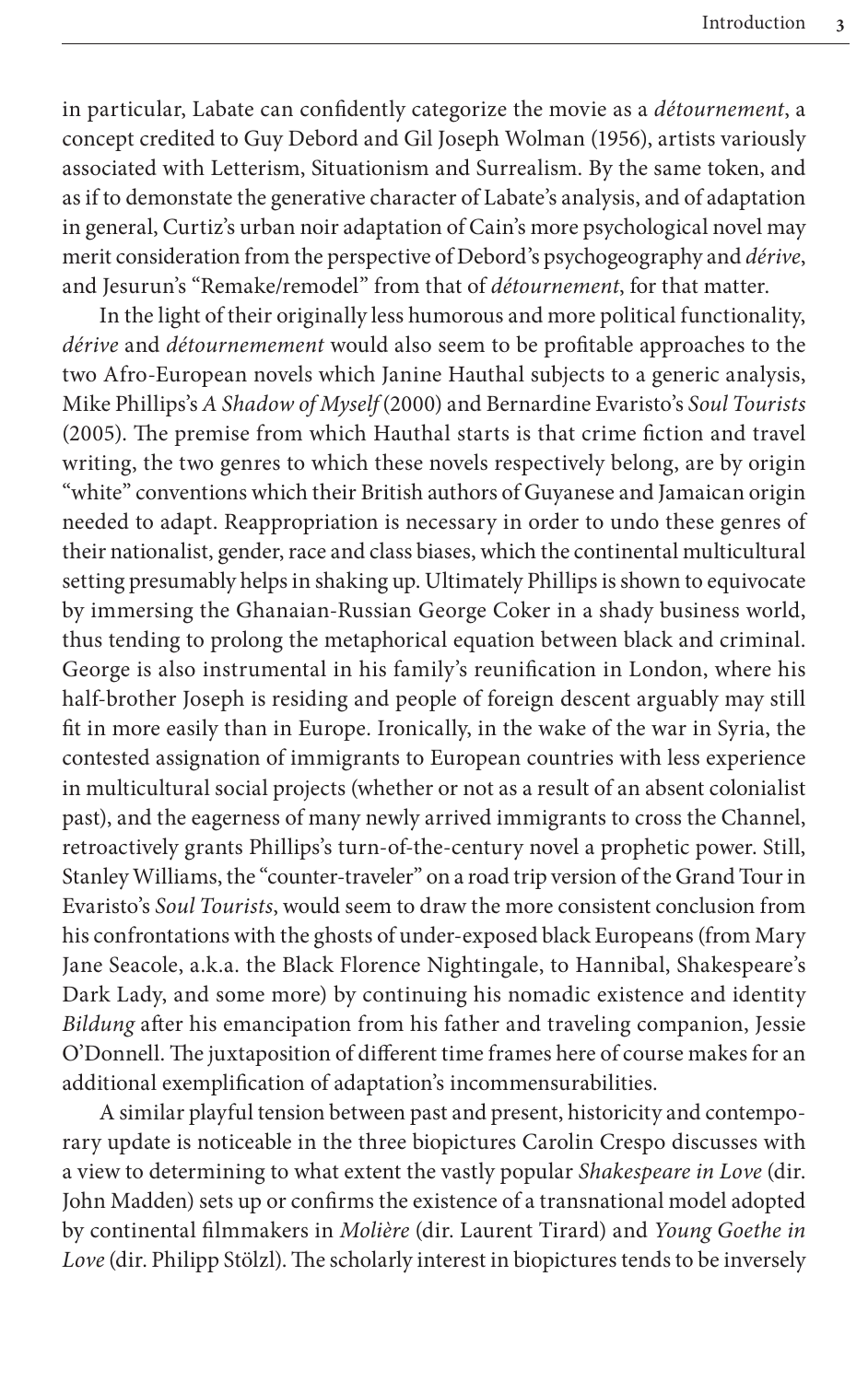proportional to their popularity among general audiences, the exception being the two by now classic studies by George Custen, *Bio/pics: How Hollywood Constructed Public History* (1992) and Dennis Bingham, *Whose Lives Are They Anyway? The Biopic as Contemporary Film Genre* (2010), both published by Rutgers UP some two decades apart. In the course of this period the genre of the biopicture has gone through obvious changes, complicating its affinity with documentary and historiography – as evident in that classic of the genre, *Citizen Kane* – into a system of modes, that comprises not just the hagiography and mythifying celebration but also the revisionist investigative portrait and public exposure of the private personality, on to pastiche and parody, and all possible filmic inflections of extant literary genres. *Citizen Kane* (1941) functioned in this respect as a genre and game changer, which helps explain Hazanavicius [and M](#page-4-0)ézerette's decision to adapt Herman Mankiewicz's script as (shaky) backbone for the hilarious collage adaptation discussed in Labate's paper. After all, Bingham calls Welles's movie "the key film in the parody and deconstruction cycle of the biopic" (2010:19), parodying and revising the 1930s biopicture, by presenting its protagonist's inconsistencies, which in the earlier decade were ironed out, and extending the unitary character's fragmentation into the movie's very form.

Still operating within this larger tradition the biopics Crespo selected present their canonical authors in down-to-earth ways facilitating identification, if not necessarily the serious engagement with their literary work. The collage principle, albeit in a more restrained manner, was relied on in *Molière*, whose plot, as demonstrated by Crespo, offers a compendium of the French playwright's dramatic characters and situations rather than a straighforward filmic dramatization of his life. For the rest, the movies Crespo analyzes point not just to the seemingly uncreative repetition of a stock formula whose youthful and feminine appeal partly revolves around the canonical writer's love life and the exoticism of costume and heritage drama. These movies also show up nationalist inflections depending on the more literate audience's recognition of intertextual references to the writers' output. If these movies thus try to straddle low-brow and high-brow audiences, their common technique of presenting a core literary work – whether *Romeo and Juliet*, *Tartuffe* or *The Sorrows of Young Werther* – as based on the biographical experiences of their authors, provides the kind of autobiographical interpretation that contributed towards the genre's poor scholarly reputation.